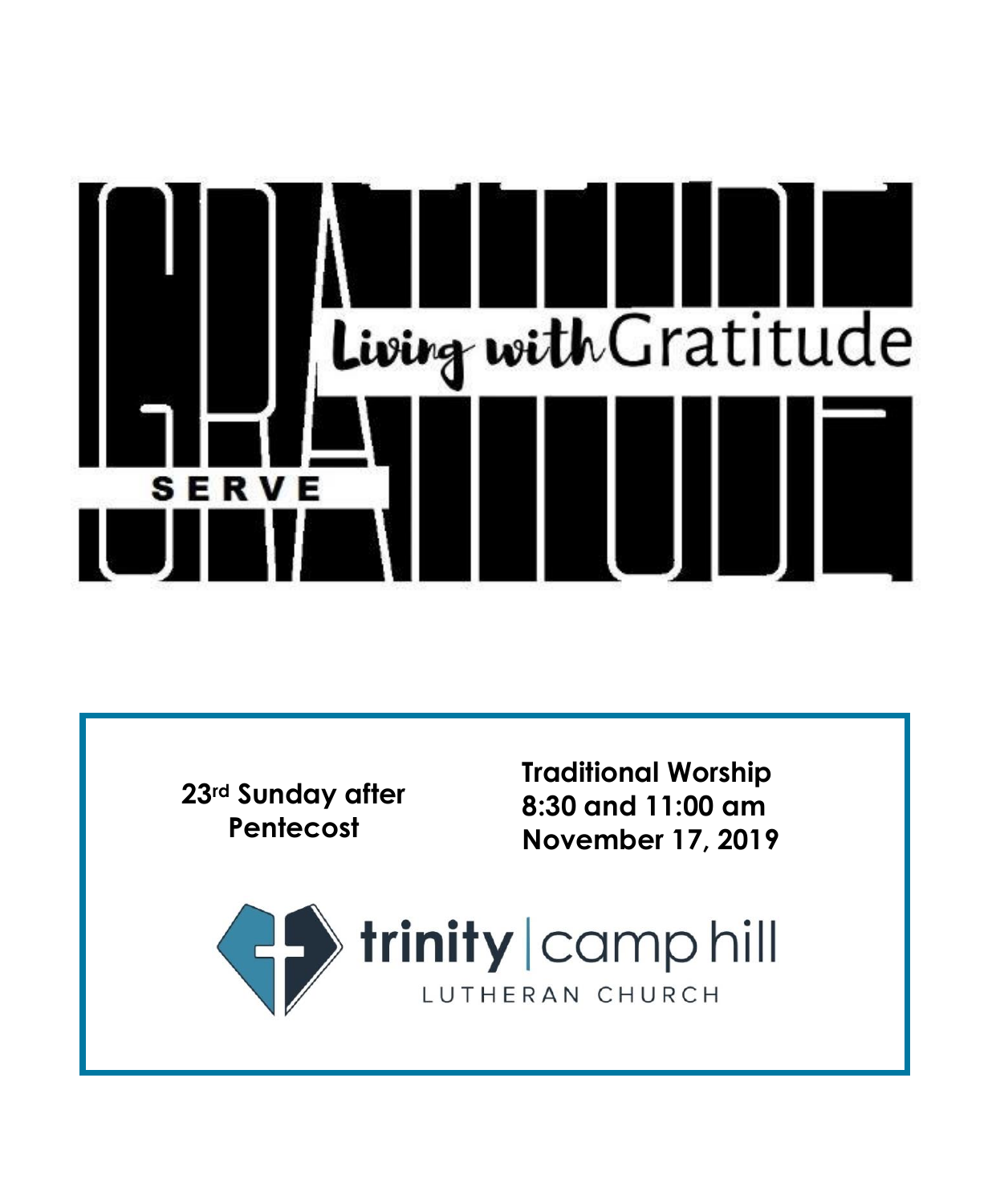

*Welcome to Trinity Lutheran Church! Please sign the red Worship Witness booklet to record your attendance with us this day, and indicate how many are communing. Then pass the booklet to the worshipers beside you in your row. If you are a guest, name tags are available for you to wear---we would be delighted to greet you by name. Hearing assistance devices and large print bulletins are available from an usher.*

## **about today's service**

The end is near. There is no doubt about it. The warnings are dire. The tone of today's texts is ominous. But the baptized know how to live in the "meantimes." The baptized are strengthened for the living of these days in word and sacrament. The baptized rally around the invitation of the apostle: "Brothers and sisters, do not be weary in doing what is right."

**P: Presiding Minister A: Assisting Minister L: Lector C: Congregation**

# + Gathering +

*We gather together to praise God and receive God's love.*

Prelude: (8:30) "Sacred Harp Medley" southern harmony/arr. Adams

- *1. Come, Thou Fount of Every Blessing*
- *2. Lord, Whose Love in Humble Service* Alison Koch, cello

(11:00) "Prelude in F" Carol Scheel

Youth Bells

Welcome and Announcements

Moment of Mission: Nancy Martin

[Stand]

page 2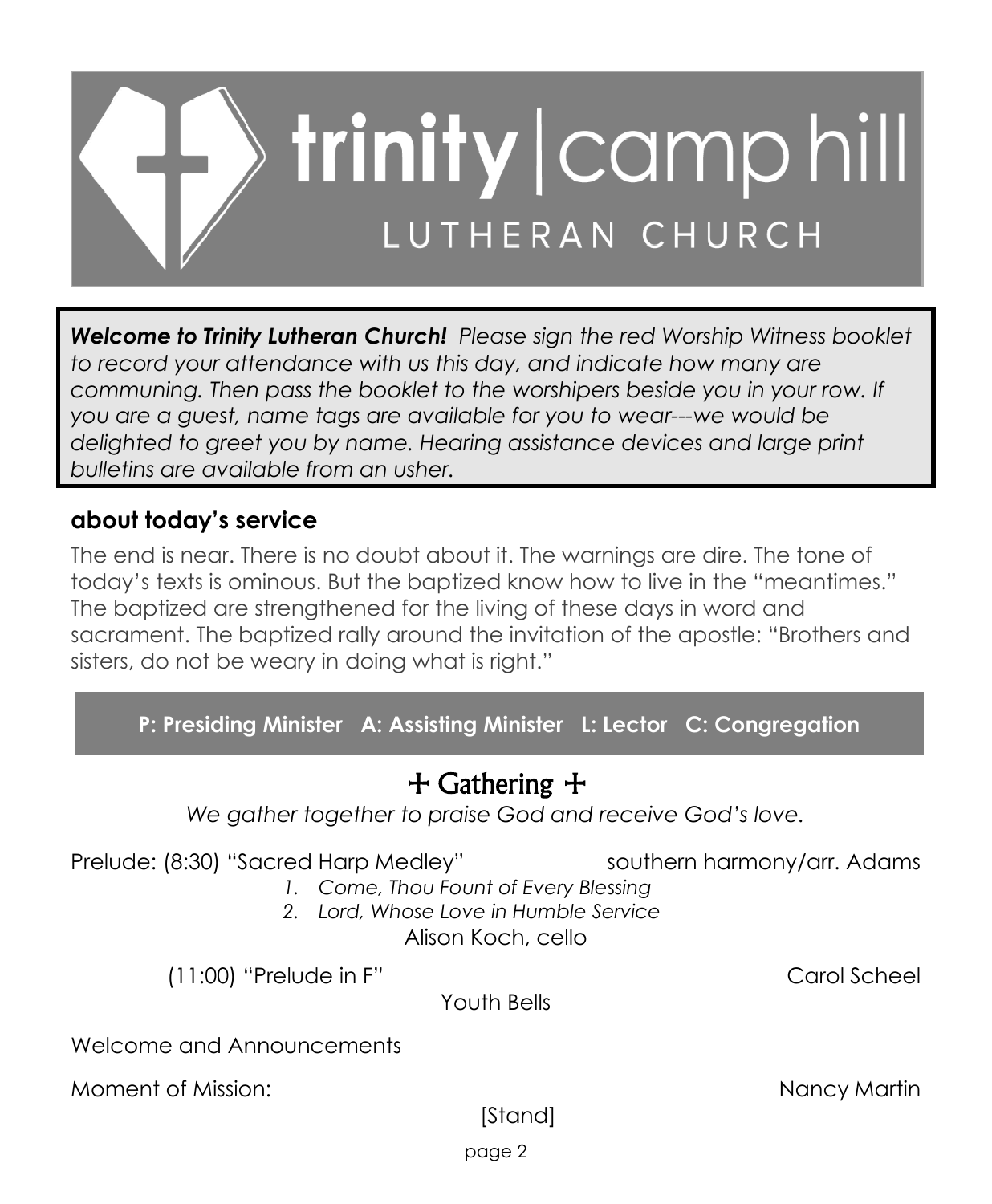Confession and Forgiveness

- P: Blessed be the holy Trinity,  $\pm$  one God, healer of our every ill, source of unending mercy.
- **C: Amen.**
- P: Embraced in enduring grace and good hope, let us turn again to God, confessing the truth about ourselves.

*Silence is kept for reflection.*

- P: Merciful God,
- C: **we come before you, beloved but broken. We have not always treated others as we would want them to treat us. We have not always called out injustice and abuse. We have not always been kind to ourselves. We have not always taken care of the world we share with other living creatures. Remind us of who we are, beloved children bathed in your love. Renew us by your Spirit to live as your holy people, bringing healing to the brokenness around us. Amen.**
- P: At every moment you are held in existence by the love of God, renewed by the Spirit within and among you, and made alive again in Christ. Receive this assurance in Jesus' name: you are ☩ forgiven and freed to live for the healing of the world.
- **C: Amen.**

*Turn to face the cross as it enters our midst.*

Gathering Hymn: No. 870: We Praise You, O God KREMSER

**Greeting** 

- P: The grace of our Lord Jesus Christ, the love of God, and the communion of the Holy Spirit be with you all.
- **C: And also with you.**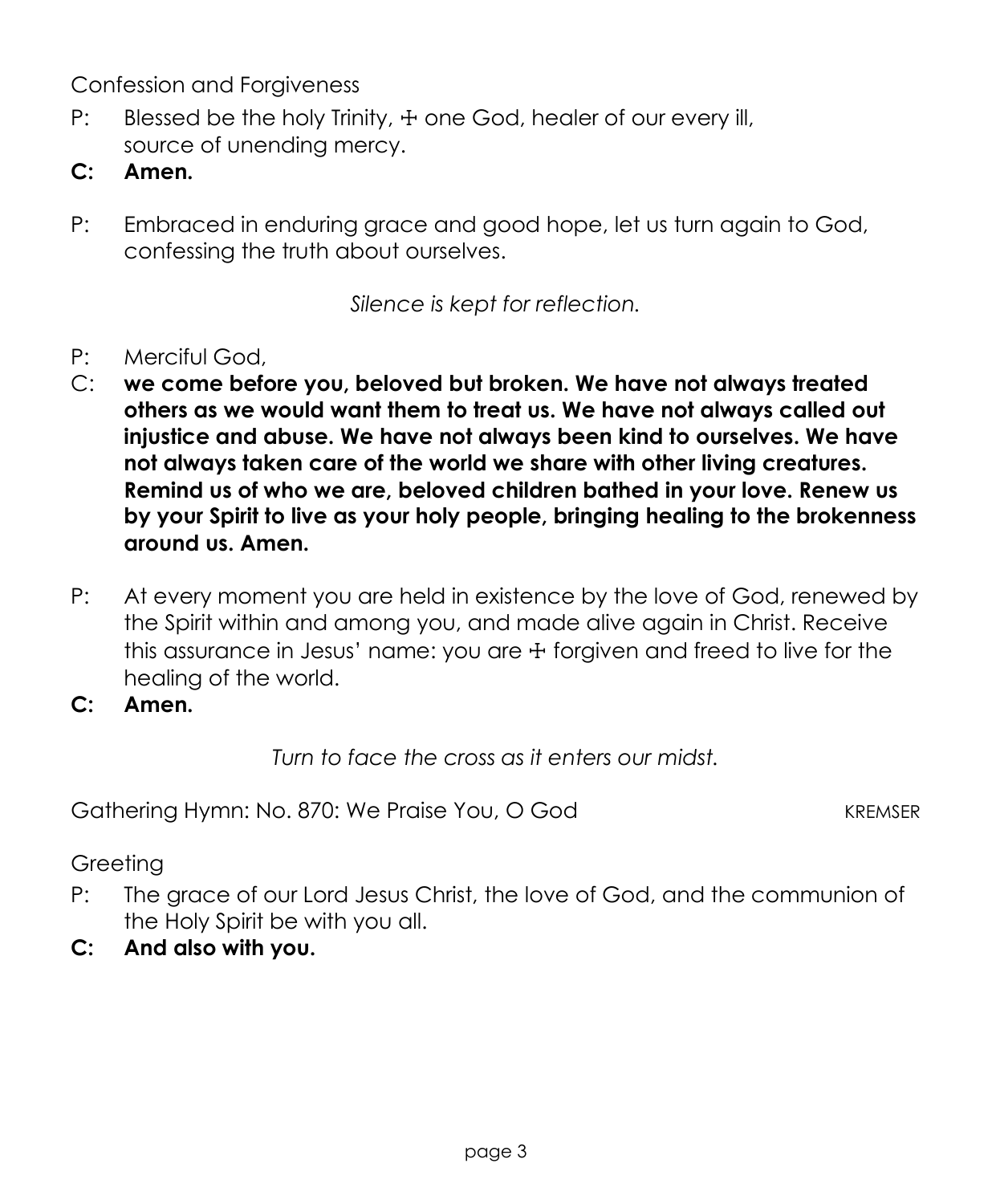#### (8:30) Hymn of Praise

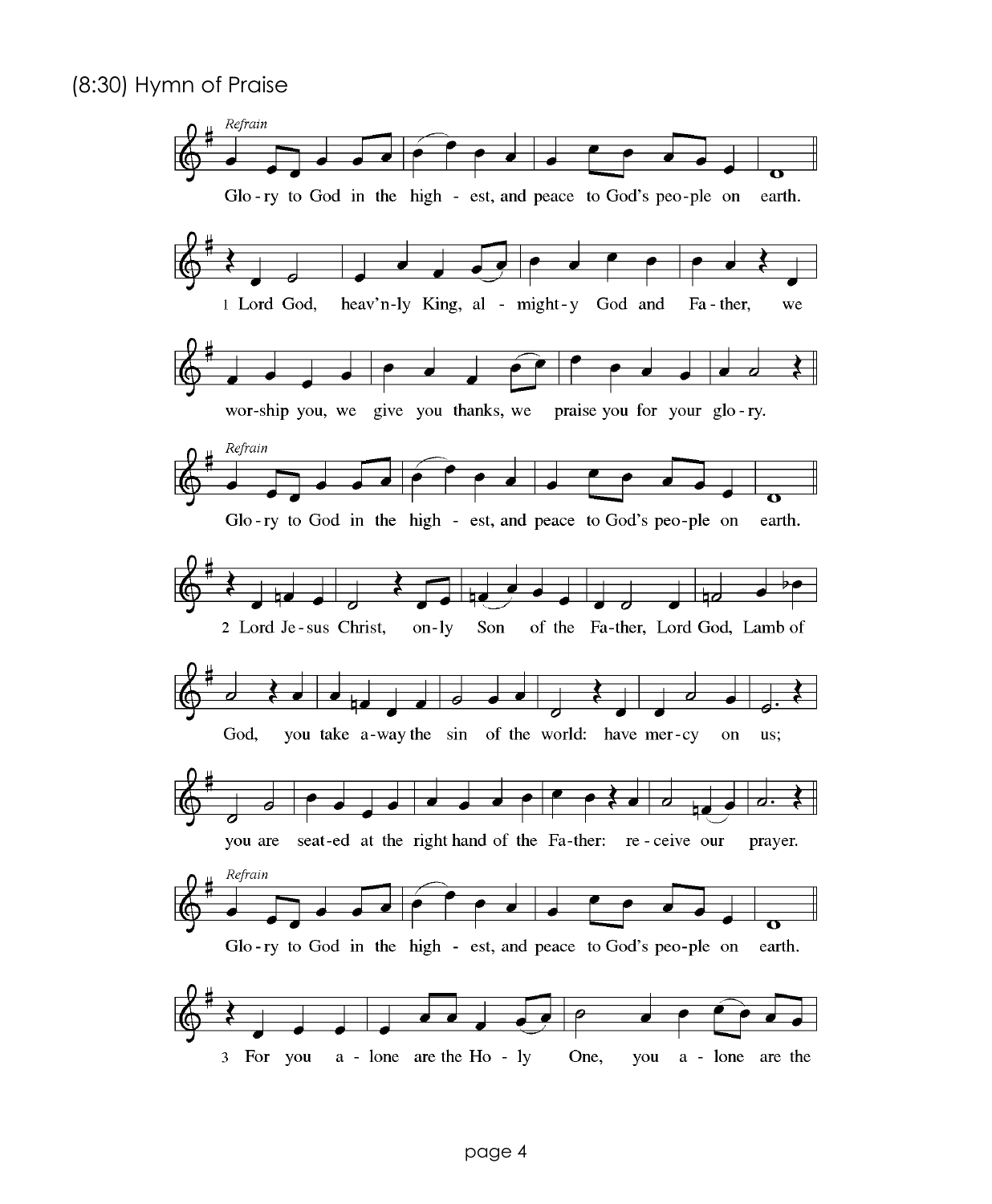

(11:00) Order of Baptism for Liv Louise Sourbeer, child of Jason and Sheena Sourbeer.

*Congregation can follow along in Hymnal* page 227

## **The Baptismal Hymn**

See this wonder in the making, God himself this child is taking, As a lamb safe in His keeping, His to be, awake or sleeping.

Miracle each time it happens, As the door to heaven opens, And the Father beams: "Beloved Heir of gifts a king would covet!"

Far more tender than a mother, Far more caring than a father, God, into your arms we place them, With your love and peace embrace them.

Here we bring a child of nature, Home we take a newborn creature, Now God's precious son or daughter, Born again by Word and Water. Copyright © 1984, Jaroslav J. Vajda. Used by permission

Prayer of the Day

- P: The Lord be with you.
- **C: And also with you.**
- P: Let us pray. O God, the protector of all who trust in you, without you nothing is strong, nothing is holy. Embrace us with your mercy, that with you as our ruler and guide, we may live through what is temporary without losing what is eternal, through Jesus Christ, our Savior and Lord.
- **C: Amen.**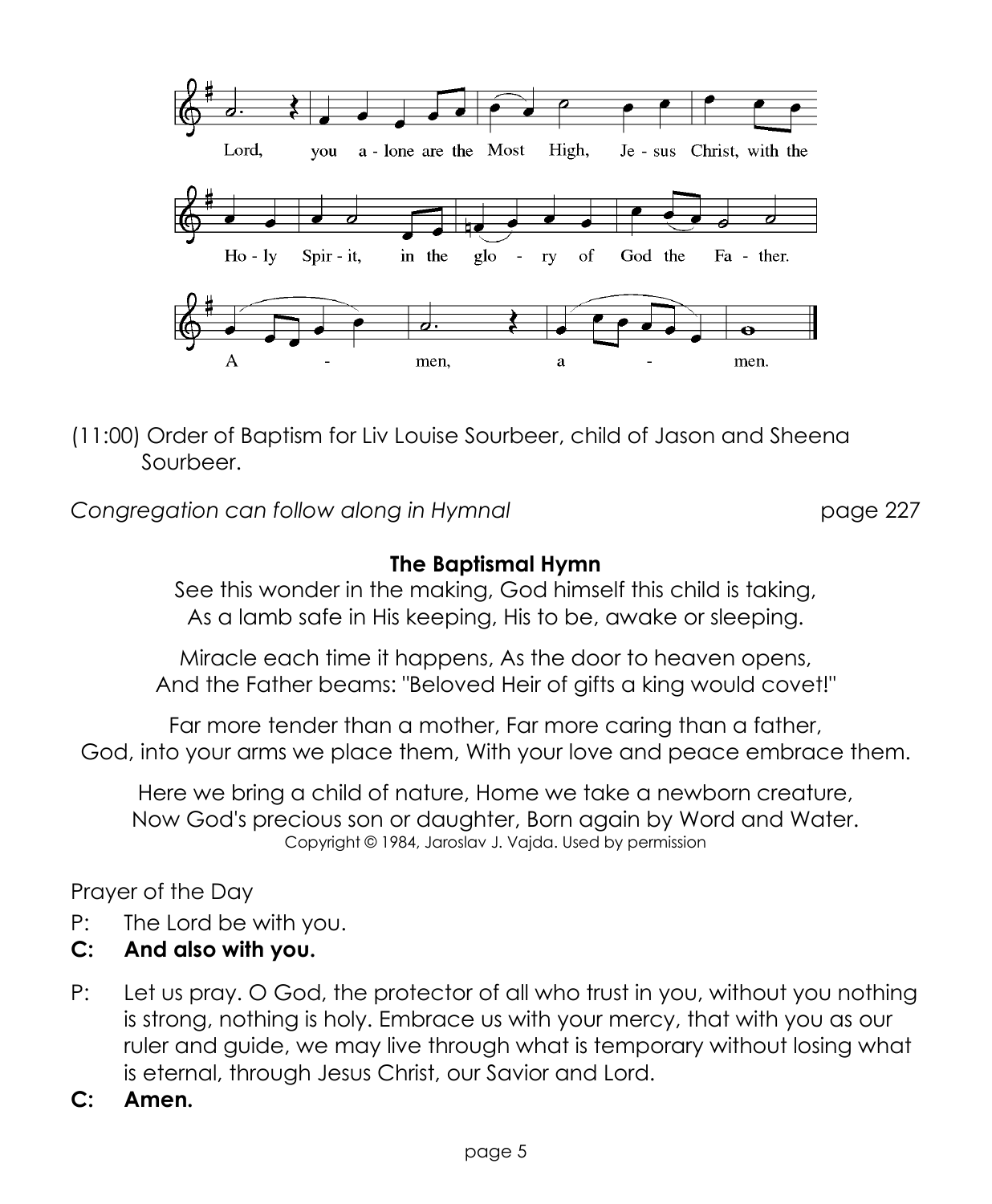## [Sit]  $+$  Word  $+$

*We listen to the story of God's mighty acts for the sake of God's people.*

First Reading Malachi 4:1-2a

*Malachi, whose name means "my messenger," warns that the day of the Lord is coming. On that day, the evil will be destroyed like stubble in a fire, but the "sun of righteousness" will shine on those who fear God.*

<sup>1</sup>See, the day is coming, burning like an oven, when all the arrogant and all evildoers will be stubble; the day that comes shall burn them up, says the Lord of hosts, so that it will leave them neither root nor branch. 2aBut for you who revere my name the sun of righteousness shall rise, with healing in its wings.

- L: The word of the Lord.
- **C: Thanks be to God.**

Second Reading: 2 Thessalonians 3:6-13

*Some members of the Thessalonian community, because of their belief in the nearness of Christ's return, had ceased to work, living off the generosity of other members of the community. Paul warns them bluntly that if they want to eat, they need to work.*

<sup>6</sup>Now we command you, beloved, in the name of our Lord Jesus Christ, to keep away from believers who are living in idleness and not according to the tradition that they received from us. <sup>7</sup>For you yourselves know how you ought to imitate us; we were not idle when we were with you, <sup>8</sup>and we did not eat anyone's bread without paying for it; but with toil and labor we worked night and day, so that we might not burden any of you. <sup>9</sup>This was not because we do not have that right, but in order to give you an example to imitate. <sup>10</sup>For even when we were with you, we gave you this command: Anyone unwilling to work should not eat. <sup>11</sup>For we hear that some of you are living in idleness, mere busybodies, not doing any work. <sup>12</sup>Now such persons we command and exhort in the Lord Jesus Christ to do their work quietly and to earn their own living. <sup>13</sup>Brothers and sisters, do not be weary in doing what is right.

- L: The word of the Lord.
- **C: Thanks be to God.**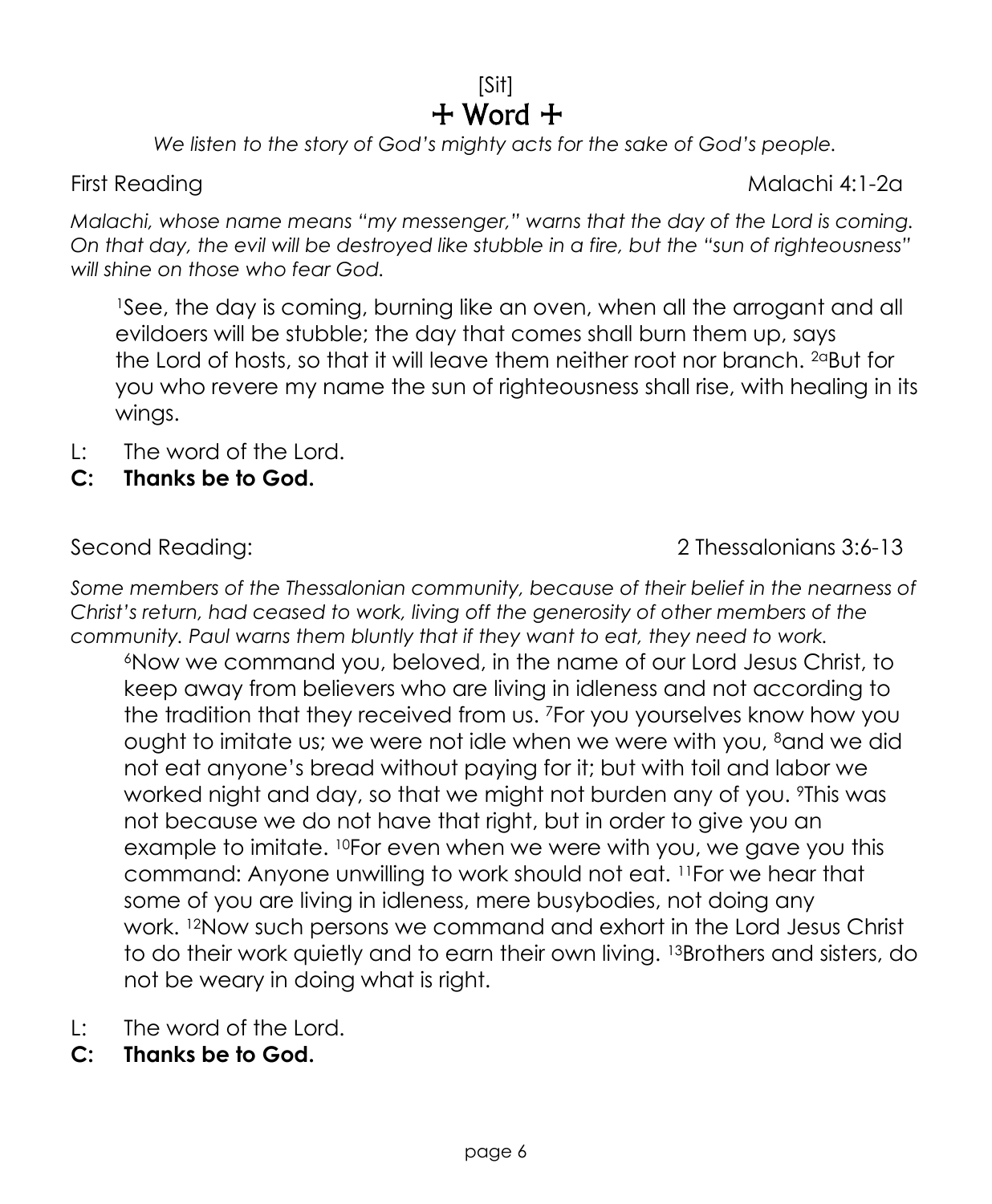Anthem: (8:30) "I Will Sing, I Will Sing" Max Dyer *I will sing, I will sing a song unto the Lord Alleluia, glory to the Lord. We will come, we will come as one before the Lord Alleluia, glory to the Lord. In His name, in His name we have the victory Alleluia, glory to the Lord.* Junior Choir

(11:00) "A Song of Thanksgiving" John Ferguson

*Lord! You have been our refuge from one generation to another. Your love never ceases, Your mercies never end. For You are good, O Lord. Your steadfast love endures forever. Now thank we all our God with heart and hands and voices. Who wondrous things has done in whom His world rejoices; Who, from our mothers' arms, has blessed us on our way with countless gifts of love, and still is ours today. You have been our refuge from one generation to another. Amen.* Chancel Choir

Children's Message Pastor Liz Frey

[Stand]

## (8:30) Apostles' Creed

**I believe in God, the Father almighty, creator of heaven and earth.**

**I believe in Jesus Christ, God**=**s only Son, our Lord, who was conceived by the Holy Spirit, born of the virgin Mary, suffered under Pontius Pilate, was crucified, died, and was buried; he descended to the dead. On the third day he rose again; he ascended into heaven, he is seated at the right hand of the Father, and he will come to judge the living and the dead.**

**I believe in the Holy Spirit, the holy catholic church, the communion of saints, the forgiveness of sins, the** + **resurrection of the body, and the life everlasting. Amen.**

Prayers of Intercession

*Each petition ends:*

A: Hear us, O God.

**C: Your mercy is great.**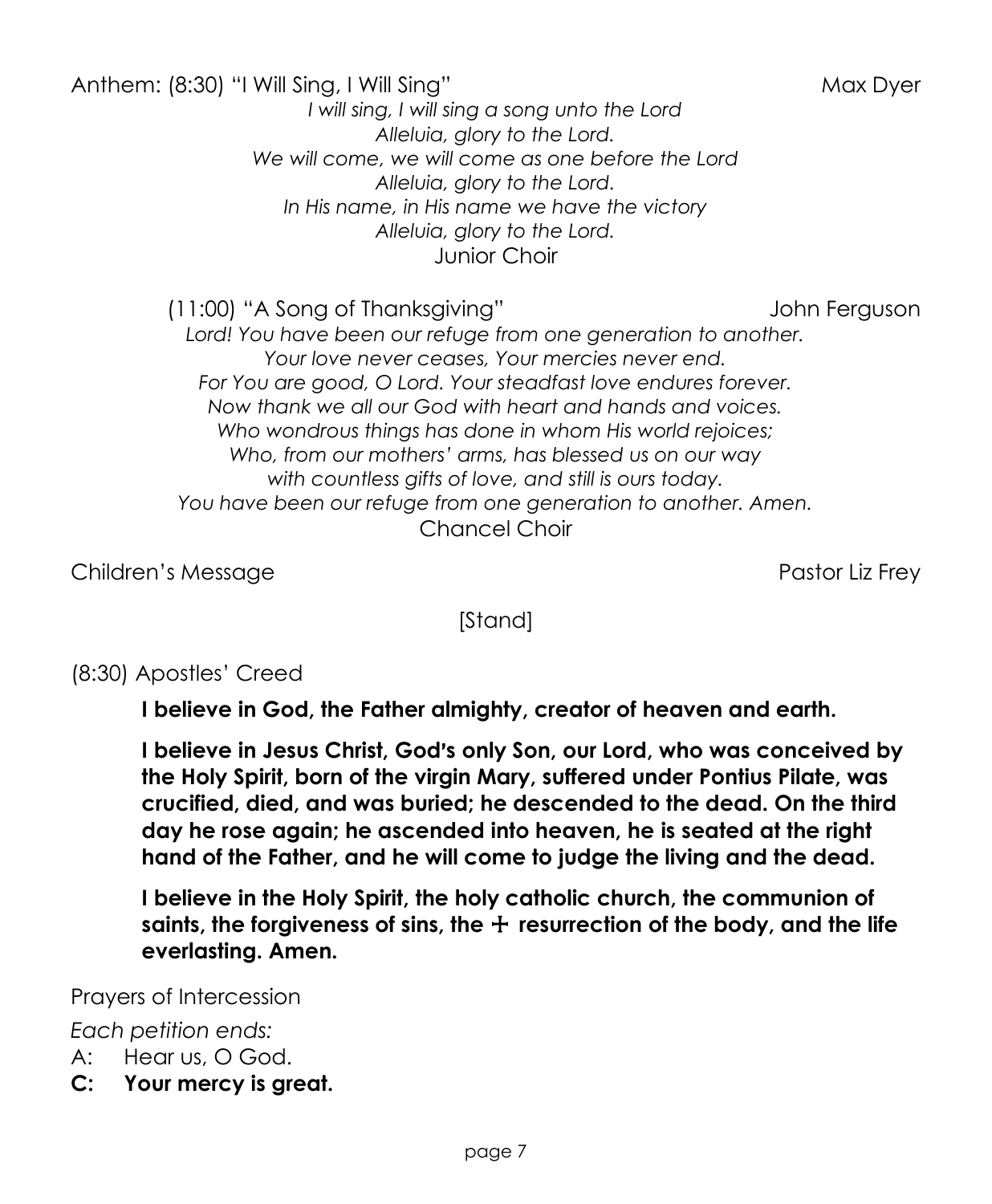

- P: The holy gospel according to St. Luke, the 21st chapter.
- **C: Glory to you, O Lord.**

#### Gospel Reading **Luke 21:5-19**

*As history moves toward God's fulfillment there will be frightening signs and events. Before the end, believers will draw strength from their relationship to God and shall be given the words they need to testify and to endure without fear.*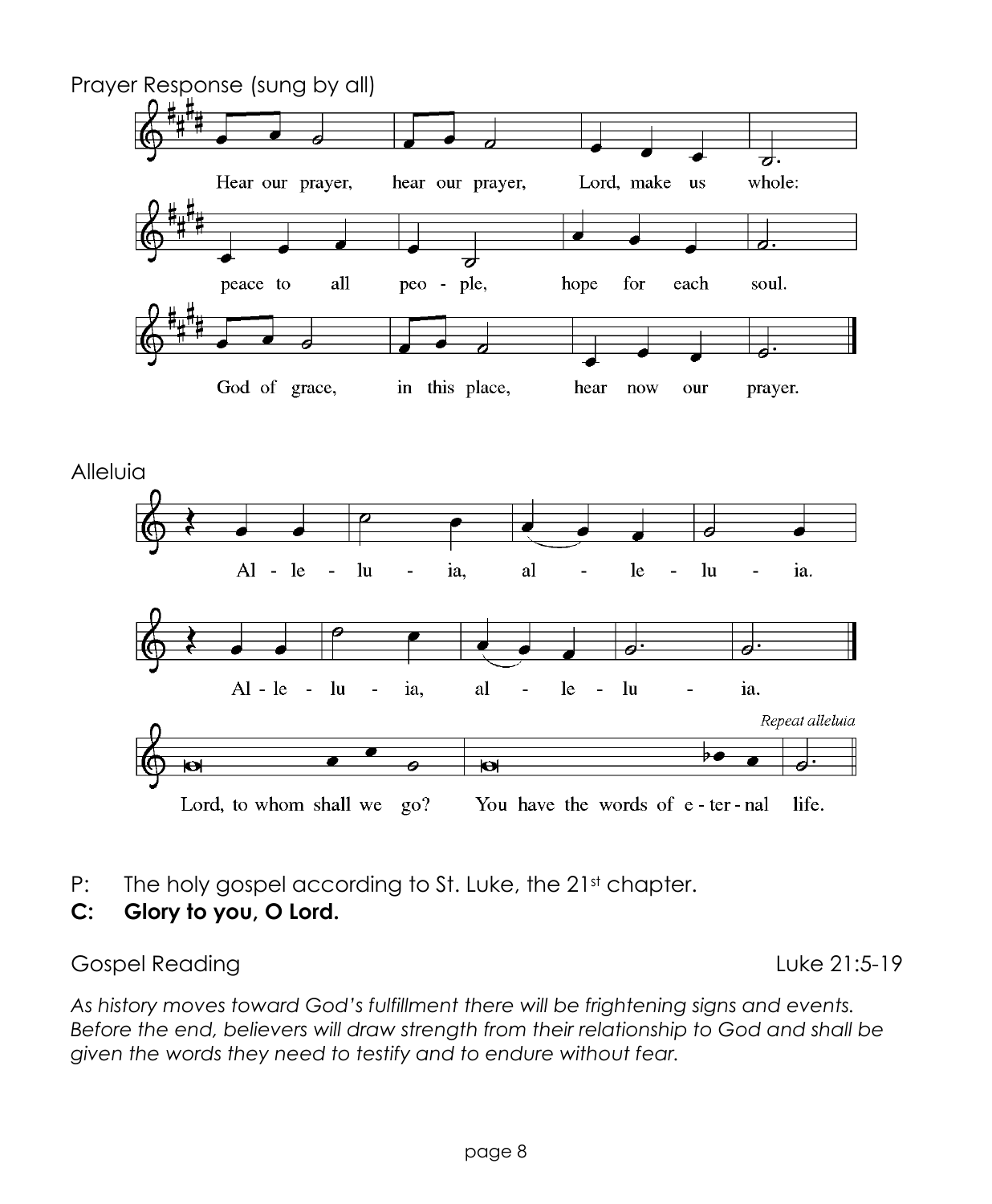<sup>5</sup>When some were speaking about the temple, how it was adorned with beautiful stones and gifts dedicated to God, [Jesus] said, <sup>6</sup>"As for these things that you see, the days will come when not one stone will be left upon another; all will be thrown down." <sup>7</sup>They asked him, "Teacher, when will this be, and what will be the sign that this is about to take place?" <sup>8</sup>And he said, "Beware that you are not led astray; for many will come in my name and say, 'I am he!' and, 'The time is near!' Do not go after them. <sup>9"</sup>When you hear of wars and insurrections, do not be terrified; for these things must take place first, but the end will not follow immediately." <sup>10</sup>Then he said to them, "Nation will rise against nation, and kingdom against kingdom; <sup>11</sup>there will be great earthquakes, and in various places famines and plagues; and there will be dreadful portents and great signs from heaven. <sup>12</sup>"But before all this occurs, they will arrest you and persecute you; they will hand you over to synagogues and prisons, and you will be brought before kings and governors because of my name. <sup>13</sup>This will give you an opportunity to testify. <sup>14</sup>So make up your minds not to prepare your defense in advance; <sup>15f</sup>or I will give you words and a wisdom that none of your opponents will be able to withstand or contradict. <sup>16</sup>You will be betrayed even by parents and brothers, by relatives and friends; and they will put some of you to death. <sup>17</sup>You will be hated by all because of my name. <sup>18</sup>But not a hair of your head will perish. <sup>19</sup>By your endurance you will gain your souls."

- P: The gospel of the Lord.
- **C: Praise to you, O Christ.**

[Sit]

Sermon: "Living with Gratitude: Serve" Pastor John Brock

[Stand]

# + Meal +

*When we celebrate communion we remember that Jesus died for us and we experience*  God's love and forgiveness. As we eat the bread and wine Christ is present with us.

Peace

- P: The peace of the Lord be with you always.
- **C: And also with you.**

[Sit]

page 9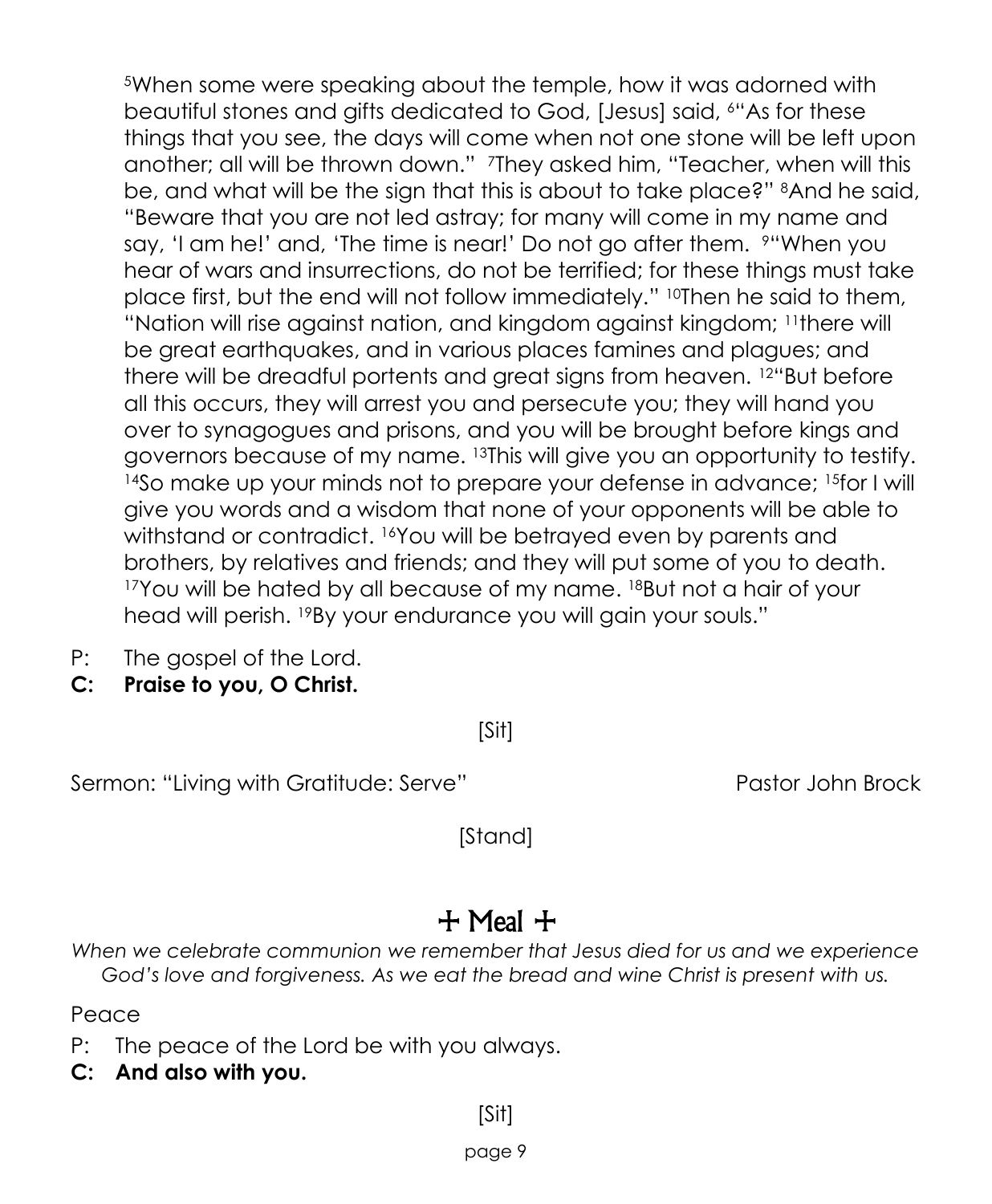### Communion Instructions

### **Offering**

Optional giving methods: Use the Give+ app on your mobile device • Use the Giving Station in the Gathering Space • Text an amount to 717-963-2281 (be sure to use a "\$") • Use the "DONATE" button on our website and e-blasts

Worship Witness: *(Please sign booklet and return to center aisle.)*

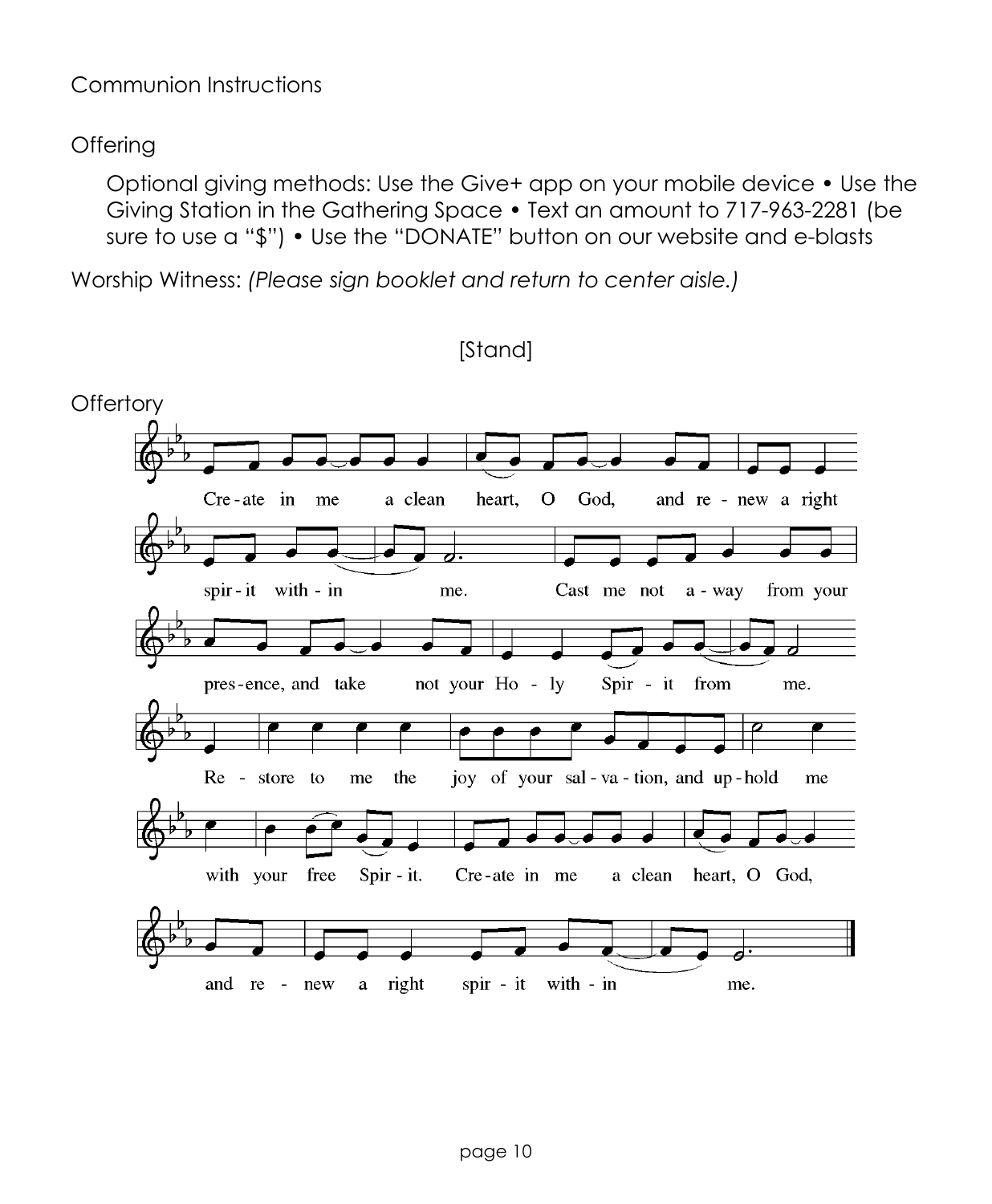Offering Prayer

- A: Let us pray.
- **C: God our creator, you give us all we are, all we have, all we bring, and all we need. Draw us together around your table with all your saints on earth and in your eternal home. Let us eat and drink your promise of new life, that we might be your promise to the world, spoken in Jesus' name. Amen.**



Proper Preface

P: We lift our hearts to you in praise and thanksgiving, faithful God... …And so we gladly thank you, with saints and angels, singing the praise of your glory: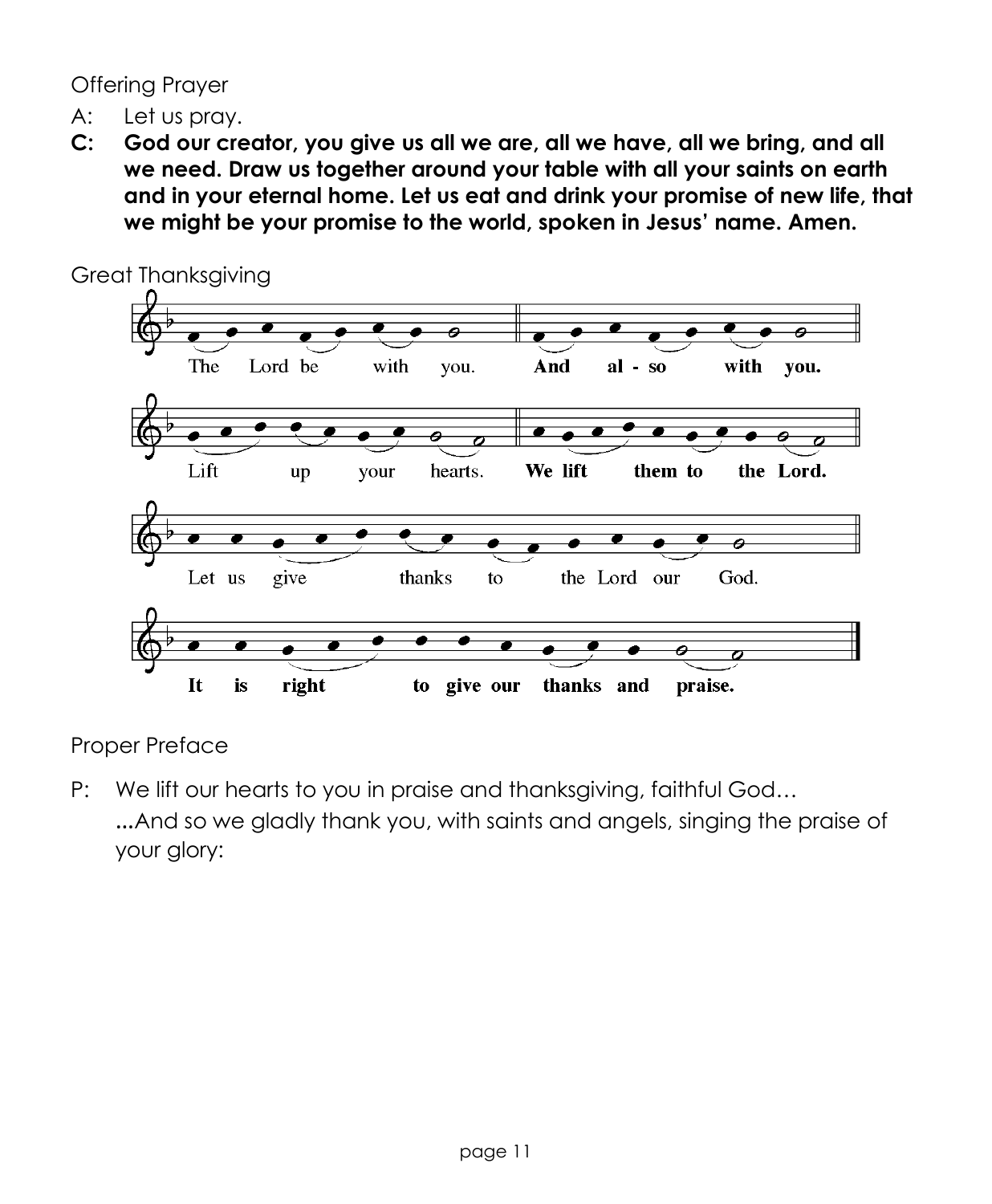

Eucharist Prayer

- P: God of destiny and coming joy… …Send your Holy Spirit on this bread and this cup, that they may be for us the body and blood of our Lord Jesus Christ.
- P: Great is the mystery of faith.
- **C: Christ has died; Christ is risen; Christ will come again.**
- P: God of hope, in you the future is always bigger than the past… …and your whole creation is once a blessing, one God, Father, Son, and Holy Spirit, now and forever.
- **C: Amen.**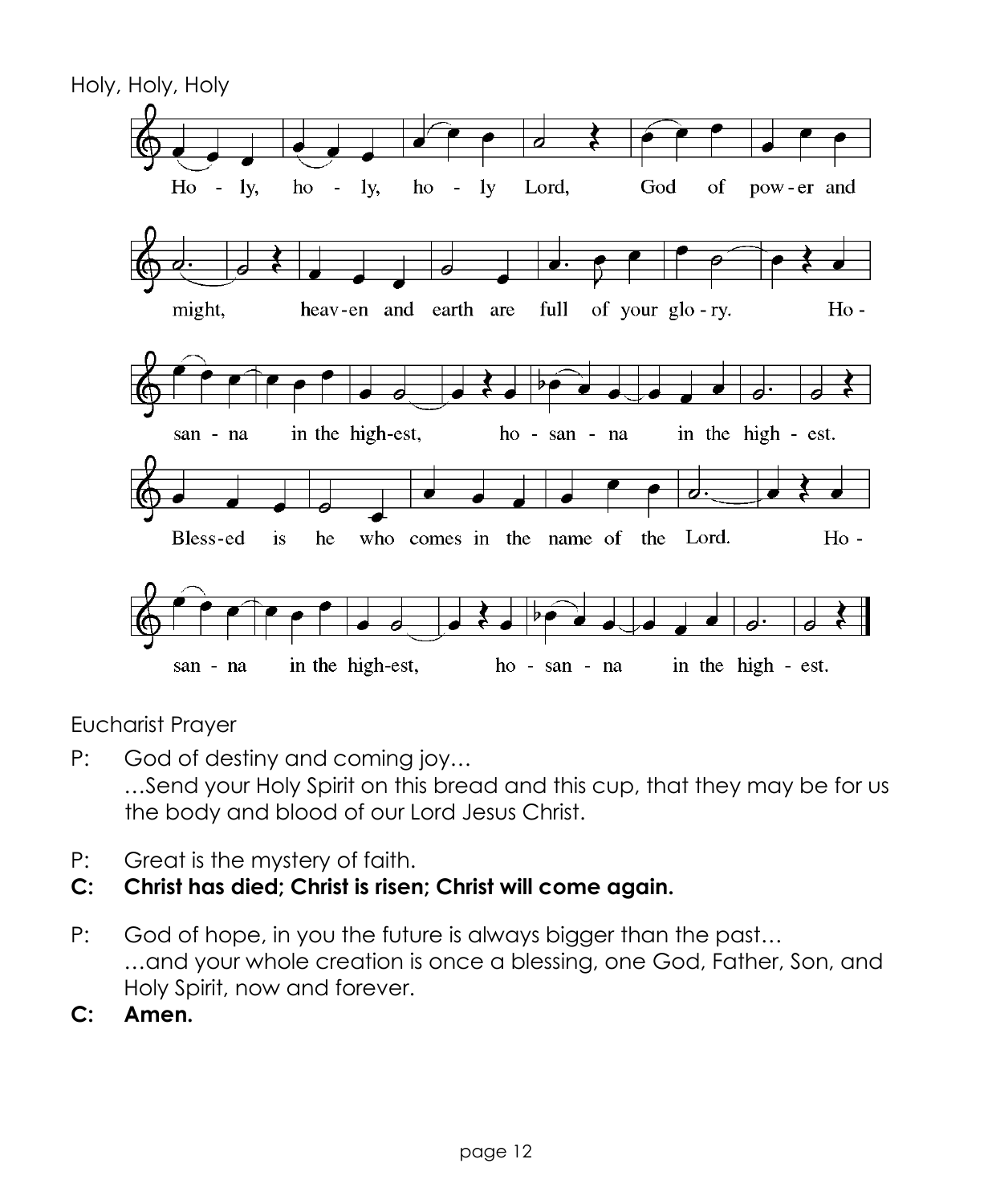The Lord's Prayer

**C: Our Father who art in heaven, hallowed be thy name, thy kingdom come, thy will be done, on earth as it is in heaven. Give us this day our daily bread; and forgive us our trespasses as we forgive those who trespass against us; and lead us not into temptation, but deliver us from evil. For thine is the kingdom, and the power, and the glory forever and ever. Amen.**

Invitation to Communion

- P: Come to the banquet that has no end!
- **C: Thanks be to God.**

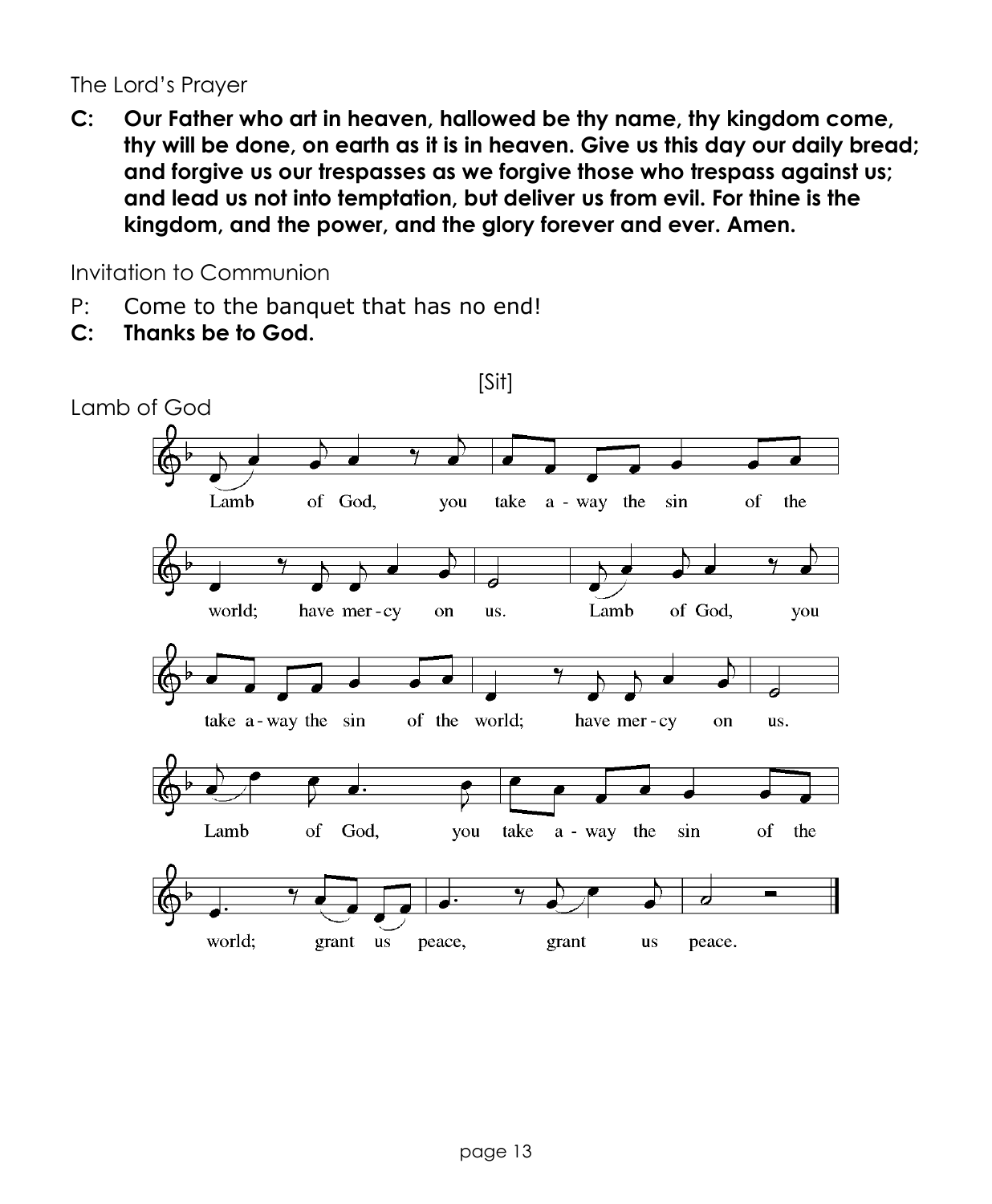Distribution of Holy Communion

*We invite all Christians to the Lord's Table to celebrate the real presence of Christ*  in the Sacrament. Communion is by intinction. You will receive a wafer. Dip it in *the chalice of wine before consuming. You may then return to your seat or come to the altar rail for prayer. Children and adults who are not communing may come forward to receive a blessing. As a gesture of hospitality, we use dealcoholized wine (less than .5% alcohol). In addition, we offer gluten-free wafers, available upon request - please ask at the time of communion.* 

Communion: "The Lord's My Shepherd" Communion: "Daniel Burton" Alison Koch, cello

Communion Hymn No. 686, 501

[Stand]

Post Communion Blessing and Prayer

- P: The body and blood of our Lord Jesus Christ strengthen you and keep you in his grace.
- **C: Amen.**
- A: Let us pray. We thank you, God our host, for inviting us here to taste the future when you will feed all the hungry at your table. Keep this hope alive in us and in our communities, so that we might bring hope to a suffering world, in the name of Jesus Christ our Savior.

## **C: Amen.**

Blessing of communion to the sick and homebound

- P: Compassionate God, as Jesus called disciples to follow him, bless those who go forth to share your word and sacrament to those at home. May these gifts be signs of our love and prayers, that through the sharing of the body and blood of Christ, all may know your grace and healing revealed in Jesus Christ our Lord.
- **C: Amen.**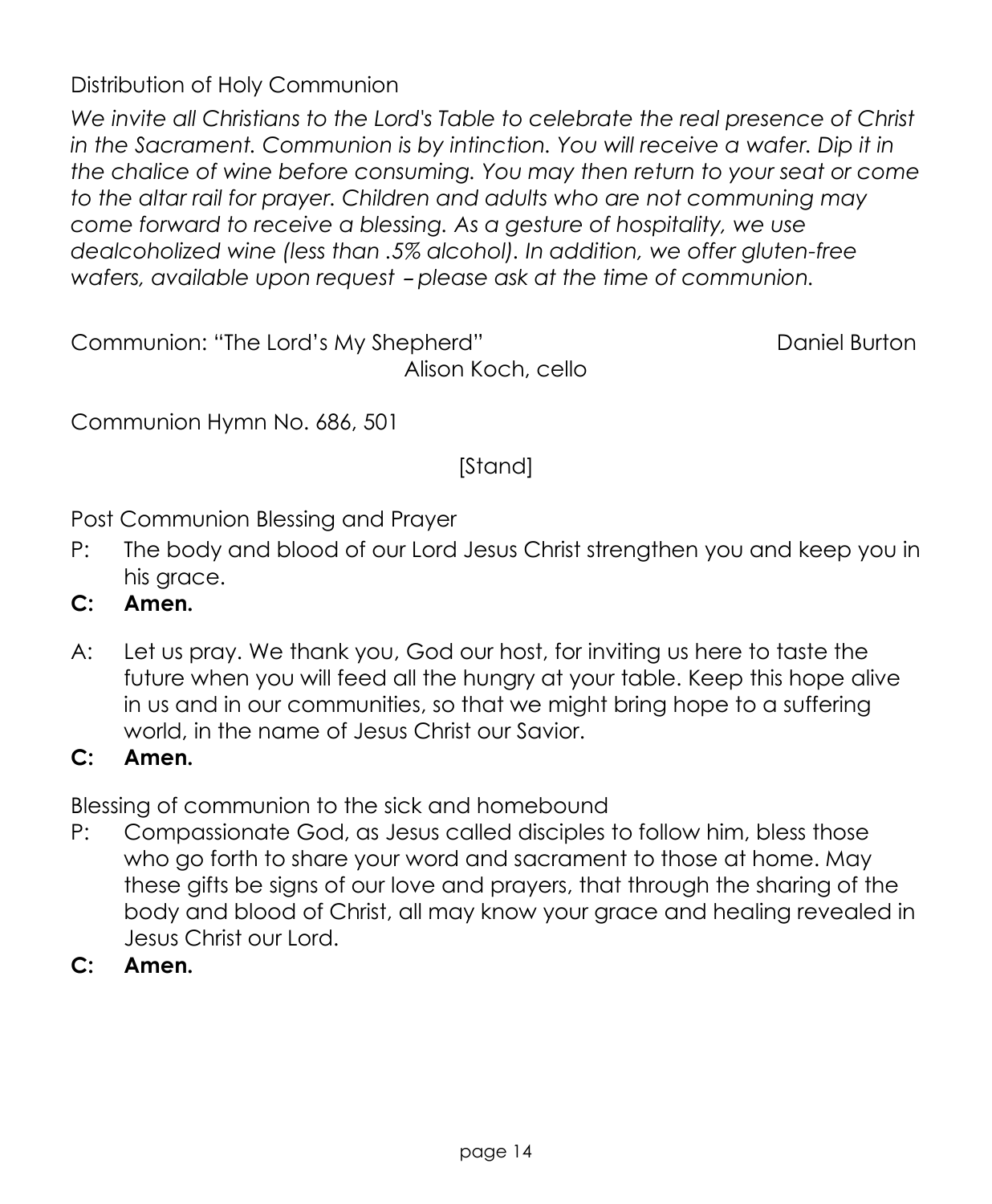# $+$  Sending  $+$

*We have heard the Word of God, offered our gifts, and been fed at the table. Now we are sent out, strengthened by the Holy Spirit to be God's people in the world.*

Blessing

- P: The love of God surrounds you; the grace of  $+$  Christ release you; and the Holy Spirit be your guide and strength, now and forevermore.
- **C: Amen.**

Sending Hymn: No. 749: O God of Love, O King of Peace ERHALT UNS, HERR

Dismissal

- P: Go in peace. Set your hope on Christ.
- **C: Thanks be to God.**

Postlude: "Thanksgiving" *(Thanksgiving Suite)* Charles Callahan *1. Kremser 2. Nun Danket Alle God*

Wm. B. Eerdmans Publishing Co. Grand Rapids MI 49505. Copyright 2016 Samuel Wells and Abigail Kocker. All rights reserved. Published 2016 printed in the USA

**Portions of the service are reprinted from:** *Evangelical Lutheran Worship***, Copyright © 2006 Augsburg Fortress.** *Sundays & Seasons*, Copyright © 2018 Augsburg Fortress. Used by permission of Augsburg Fortress License # 23686.

# Join us next week

+ + +

Pastor Jack Horner "Living with Gratitude: Lead" (8:30) Chancel Choir; (11:00) Cherub Choir, Junior Bells

## **worship notes**

**Attendance at our worship services** last week was 630. Copies of last week's sermons are available on the tables in Fellowship Hall, in the narthex, in the tract rack in the Gathering Space, and on our website (www.trinitycamphill.org).